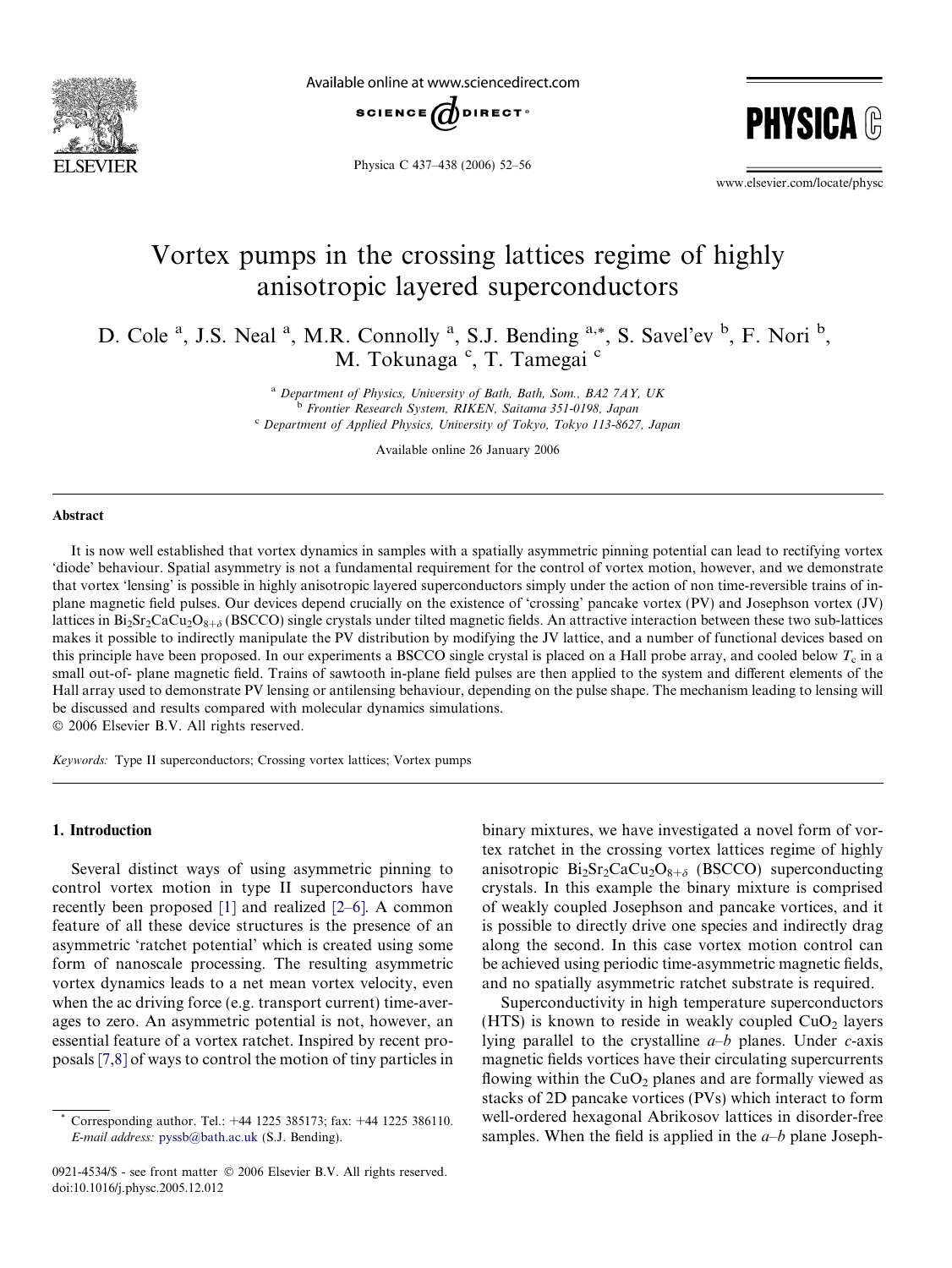son vortices (JVs) arise whose 'cores' reside in the spaces between  $CuO<sub>2</sub>$  planes and whose circulating currents derive partly from weak Josephson coupling between them. This anisotropic current distribution leads to strongly anisotropic vortex–vortex interactions and a rhombic lattice whose unit cell is greatly stretched out in the  $a-b$  plane. In extremely anisotropic HTS uniformly tilted vortices, composed of a staircase of PVs linked by segments of JV, are unstable with respect to the formation of independent, perpendicular hexagonal PV and rhombic JV lattices [\[9\].](#page-4-0) Furthermore, small PV displacements, driven by the underlying JV supercurrents, lead to an attractive interaction between these two 'crossing' lattices [\[10\]](#page-4-0) with rather profound consequences since the symmetries of the projected JV and PV lattices in any given direction are, in general, incommensurate. Thus a rich variety of broken symmetry phases can arise in the crossing lattices regime which remain largely unexplored. We have recently succeeded in using high resolution scanning Hall probe microscopy of PVs in  $Bi_2Sr_2CaCu_2O_{8+\delta}$  (BSCCO) single crystals to demonstrate a novel 'decoration' technique [\[11,12\]](#page-4-0) that relies on the fact that PV stacks migrate to the location of underlying (invisible) JVs due to their mutual attraction, in analogy with conventional Bitter decoration. We were able to show that the attractive interaction between stacks of JVs and PVs leads to a new phase transition to an ''isolated chain state'' where all pancakes condense onto Josephson vortices, reducing the dimensionality and symmetry of the Abrikosov lattice [\[11\]](#page-4-0). This chain state exhibits many remarkable dynamic properties; for example stacks of JVs can be forced towards the sample center by increasing the in-plane magnetic field. In doing so they drag along PV stacks which are attracted to them, allowing indirect control of the PV density within the sample [\[8,11\].](#page-4-0) This paper describes our progress in developing a PV lens and PV ratchet based on these properties of interacting vortex matter in BSCCO.

## 2. Method

The simplest type of vortex lens one could envisage, which exploits the properties of interacting crossing lattices, is one where the out-of-plane field (PV stack density) is kept constant while the in-plane field is swept up and down, compressing and expanding the JV lattice. If, for example, the JVs are gradually swept into the sample they drag the PV stacks with them towards the sample center. The sequence of scanning Hall probe microscope (SHPM) images shown in Fig. 1 illustrates this magnetic 'brush' effect rather graphically. In this case a BSCCO sample had been field-cooled to 81 K in  $H_z \sim 1.7$  Oe ( $H_{\parallel} = 0$ ). Across the five frames shown the in-plane field has then been slowly swept up to  $H_{\parallel} = 55$  Oe, generating JV stacks which flowed across the sample. In doing so it is clear that they have gathered up a lot of PV stacks into 1D chains, and then moved these towards the center of the sample in the direction of the arrows shown.



Fig. 1. Sequence of five consecutive scanning Hall probe images showing moving Josephson vortex stacks ''sweeping up'' weakly pinned pancake vortices as  $H_{\parallel}$  is increased from 0 to 55 Oe (left to right and top to bottom) at 81 K ( $B_z \sim 1.7$  G). Each image size  $\sim 26 \times 26$  µm<sup>2</sup>.

In vortex pump experiments it is vital that the in-plane field be precisely aligned with the crystallographic  $a-b$ planes to avoid a parasitic out-of-plane component of the in-plane field, which would directly change the PV density. We have developed an accurate procedure to achieve this based around a pair of Helmholtz coils, one of which can be moved very precisely up and down on a micrometer-driven stage (see Fig. 2). Using the 'lock-in' transition at very small net out-of-plane fields as an alignment measure we are able to adjust  $H_{\parallel}$  to within  $\pm 0.005^{\circ}$  of the *a–b* crystallographic planes. The PV stack density was monitored locally using a GaAs/AlGaAs heterostructure Hall sensor array fixed beneath the crystal (spatial resolution of each element  $\sim$ 25  $\times$  25  $\mu$ m<sup>2</sup>). In practice only data for one centrally located element of the array are shown here.



Fig. 2. Schematic diagram of the experimental apparatus used to align and apply in-plane and out-of-plane magnetic fields.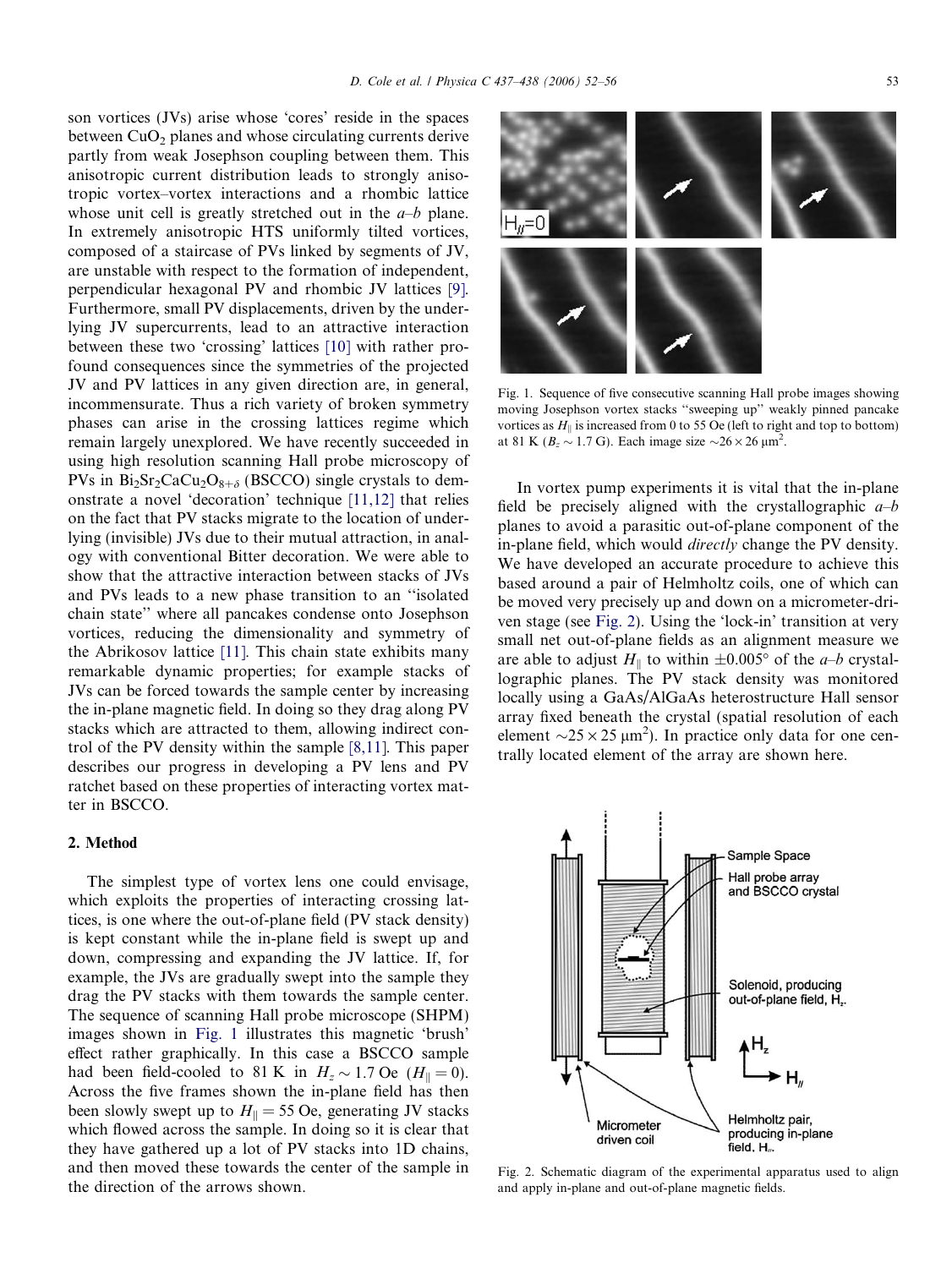<span id="page-2-0"></span>Two distinct types of experiment have been performed. To realise a vortex 'lens' the sample was field-cooled in the desired value of  $H_z$  ( $H_{\parallel} = 0$ ) to the target temperature, and an in-plane field then slowly swept (1.7 Oe/s) up and down in the range  $H_{\parallel} = \pm 150$  Oe while the Hall voltage  $(= PV$  density) was monitored at different points on the Hall array. To realise a vortex 'ratchet' the sample is again field-cooled at  $H_{\parallel} = 0$ , and then  $H_{\parallel}$  slowly swept to a fixed 'offset' value. A train of sawtooth in-plane field pulses, with zero average value, is then superimposed on the fixed offset to induce vortex motion. The sawtooth was designed so that PVs were trapped on (and moved with) JV stacks during the low slope segments of the waveform, but became dragged off (decoupled from) JVs during the high slope segments. In this way a net forwards PV motion can be reversed simply by switching to a time-reversed waveform.

#### 3. Results and discussion

#### 3.1. Vortex lens

Fig. 3 shows the results of lensing experiments at 77 K in an out-of-plane field,  $H_z = 10.7$  Oe. These, and data at other out-of-plane magnetic fields, all show a characteristic ''butterfly'' structure which reflects the interplay between the PV–JV attractive interaction and inter-vortex (PV– PV) repulsion. We understand our data in the following qualitative way. (i) When  $H_{\parallel}$  is first applied the small number of JVs present pick up fairly mobile PV stacks and start to compress them. (ii) As  $H_{\parallel}$  is increased further there are more JVs present, but the non-equilibrium PV density starts to generate a force which opposes any additional compression. Hence the PV density shows a saturation and JVs start cutting freely through PV stacks. (iii) Once the in-plane sweep direction is reversed this force now acts in the same direction as the JV force and a rapid decompression of the PV system takes place. At relatively large values of  $H<sub>z</sub>$  this even causes the system to 'undershoot' and reduce the PV density below its starting value (negative lensing). (iv) The same set of events occurs again when  $H_{\parallel}$ 



Fig. 3. Pancake vortex lensing data collected as the in-plane field was swept slowly between  $\pm 150$  Oe at 77 K ( $H_z = 10.7$  Oe). Arrows indicate the direction of sweep.

is increased with the opposite sign. The strongest lensing effect under these conditions ( $T = 77$  K) is at  $H<sub>z</sub> \sim 5$  Oe, in reasonable agreement with predictions by Koshelev for the maximum PV pinning force (by JVs) [\[13\],](#page-4-0) and corresponds to an efficiency of  $\Delta B_z/B_z = 40\%$ . Rather surprisingly the lensing amplitude measured in this way drops virtually to zero above  $T = 84$  K, even though this is well below the critical temperature of the BSCCO crystal  $(T_c \sim 91 \text{ K})$  or the first order vortex melting transition  $(H_m(84 \text{ K}) \sim 30 \text{ Oe})$ , and the crossing lattices interaction strength is only very weakly temperature dependent [\[10\]](#page-4-0). We note that the lensing potential is only one-dimensional in our geometry, and conclude that a small amount of pinning must be crucial to achieving high lensing efficiencies as it prevents PV stacks drifting away out of the crystal parallel to the JV stacks. This suggests that the controlled introduction of disorder, e.g. by local irradiation with columnar defects (e.g. at the edges of the crystal parallel to the JV motion [\[8\]](#page-4-0)), could be used to optimise device performance and experiments of this type are currently being performed.

#### 3.2. Vortex ratchet

The application of a sawtooth in-plane waveform drives the PV system into a strongly non-equilibrium state, which relaxes very slowly to the equilibrium state. In order to ensure that each new measurement starts from the same configuration we have developed a protocol based on 'dithering' the pancake vortex system with a symmetric periodic  $H_{\parallel}$  signal [\[14\].](#page-4-0) After experimenting with various waveforms we find that a symmetric (in-time) triangular wave having amplitude  $H_{\parallel}^c = 32$  Oe and frequency 10 Hz (Fig. 4(a)) is most effective at 'conditioning' the PV system in our field and temperature regime. A typical measurement involves applying the conditioning waveform for 4 min, followed by a pump (Fig.  $4(b)$ ) or time-reversed anti-pump (Fig.  $4(c)$ ) sawtooth waveform for 4 min, after which the ratchet signal was switched off entirely. After a few cycles the pump(anti-pump) drive leads to a fairly steady increase(decrease) in the PV density of a few percent. Once the drive



Fig. 4. Sketch of the in-plane field waveforms used in vortex ratchet experiments. (a) The conditioning triangular wave, (b) the sawtooth pump and (c) the time-reversed sawtooth anti-pump.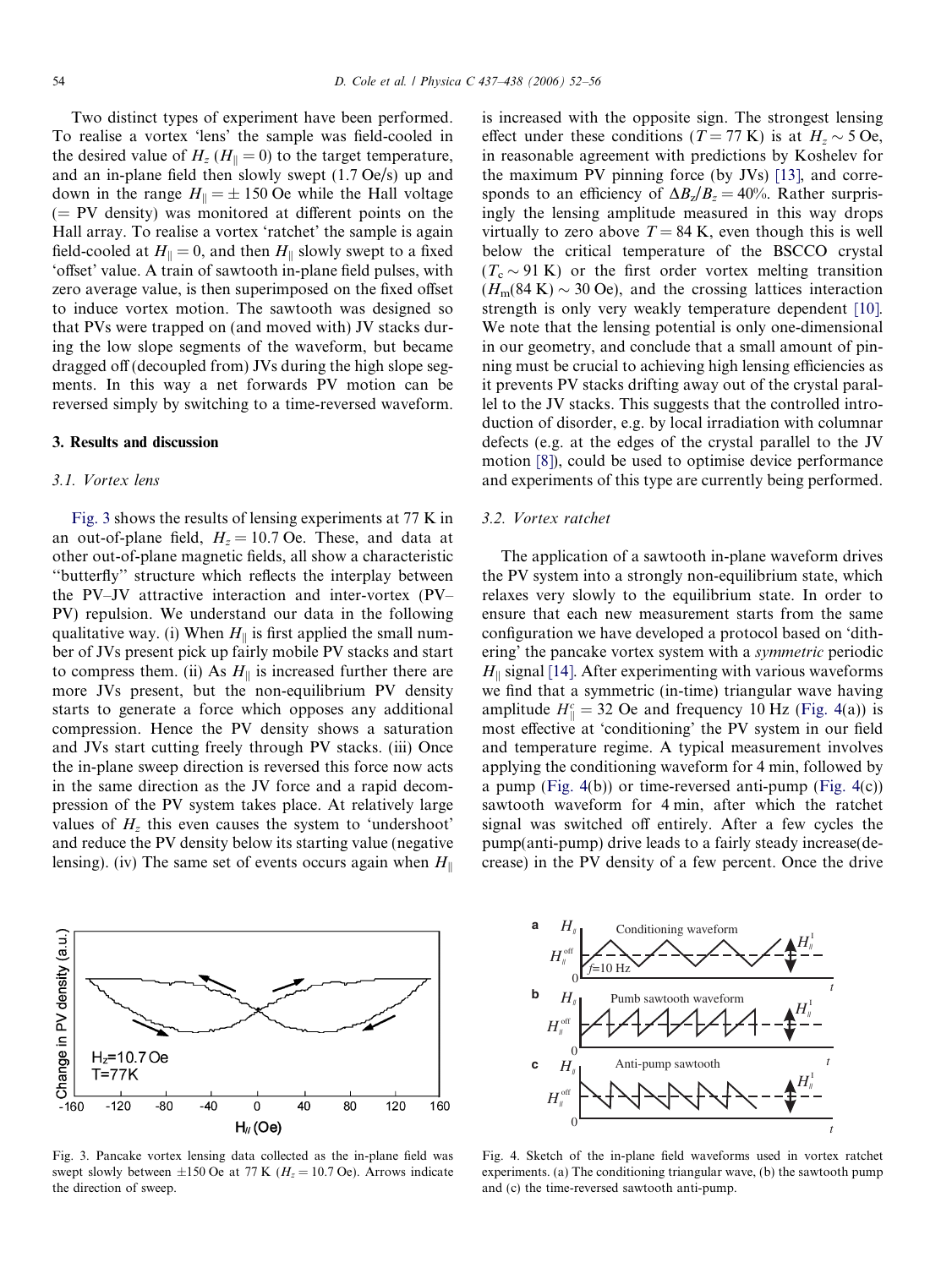was switched off the non-equilibrium pumped state relaxed

rapidly back towards the equilibrium (conditioned) state, although the presence of finite pinning prevents it from fully equilibrating on the timescale of our measurements.

The pumping amplitude measured in this way exhibited pronounced peaks as a function of frequency and  $H<sub>z</sub>$  which can be qualitatively understood in the following way. At very low frequencies, the repetition rate is low, the PV system can follow the JV drive during both ''slow'' and ''fast'' changes of the sawtooth waveform, and the ratchet is ineffective. At very high frequencies the PV system is unable to follow the JV drive at all, even during relatively ''slow'' changes of the in-plane field  $H_{\parallel}$ . Optimal pumping occurs when the PVs adiabatically follow the slow changes of  $H_{\parallel}$ but cannot follow the fast changes in  $H_{\parallel}$ . Likewise at very low values of  $H<sub>z</sub>$  the mean PV density is low and a few strong pinning centers tend to dominate the PV–JV dynamics. At very large out-of-plane fields the system becomes dominated by intervortex (PV–PV) repulsion and the dragging effect. The ratchet efficiency peaks at fields in-between when there are many more PV stacks than strong pinning sites, but their density is not so high that PV–PV interactions become dominant.

### 3.3. Molecular dynamics simulations

The minimum model to simulate the observed lensing and ratchet effects describes the overdamped dynamics of JV and PV rows within a set of coupled equations of motion  $\gamma \eta_{\text{J}}(\text{d}x_i^{\text{J}}/\text{d}t)/a^{\text{J}} = f_i^{\text{JJ}} + f_i^{\text{JI}} + f_i^{\text{JI}}$  and  $\eta_{\text{P}}(\text{d}x_k^{\text{P}}/\text{d}t)/a^{\text{P}} =$  $f_k^{\text{PP}} + f_k^{\text{PH}} + f_k^{\text{PI}}$  where  $x_i^{\text{J}}$  and  $x_k^{\text{P}}$  are the positions of JV and PV rows with distances between JVs and PVs in a row  $a^J/\gamma$  and  $a^P$ , respectively. Here,  $\gamma$  is the anisotropy parameter, and the JV and PV viscosities are  $\eta_{\text{J}}$  and  $\eta_{\text{P}}$ . The viscous forces slowing down the vortex motion are balanced by: (1) the repulsive force  $f<sup>JJ</sup>$  between vertical JV rows (including images of rows with respect to the sample surface); (2) the interaction  $f<sup>JH</sup>$  of JV rows with Meissner currents generated by the externally applied time-dependent magnetic field  $H_{\parallel}(t)$ ; (3) the repulsion  $f^{\rm PP}$  between rows (including images) of PV stacks; (4) the interaction  $f<sup>PH</sup>$  of PV rows with the c-axis magnetic field,  $H_z$ ; and (5) the attractive forces  $f<sup>JP</sup>$  and  $f<sup>PI</sup>$  between rows of JVs and PVs.

The simulations follow the experiments as closely as possible, and lensing measurements have been approximated by increasing  $H_{\parallel}$  from zero to  $H_{\parallel}^{\text{max}}$  and then decreasing back to zero over the same period of time. The simulation is then continued for negative fields. Fig. 5 shows a typical ''butterfly'' loop generated in this way far a relatively small equivalent value of  $H_z$ . Note that all the features of the experiments are well reproduced (c.f. [Fig. 3\)](#page-2-0). (The small reduction in PV density on the increasing branch of the loop at high in-plane fields is probably not clearly visible in the experimental data due to limits on the maximum possible in-plane field which could be applied.)

Molecular dynamics simulations of ratcheting were realised by slowly increasing  $H_{\parallel}$  to  $H_{\parallel}^{\min}$  at which point  $H_{\parallel}$  was

Fig. 5. Molecular dynamics simulation of vortex lensing for a relatively small equivalent value of  $H_z$ .

cycled between  $H_{\parallel}^{\min}$  and  $H_{\parallel}^{\max}$  either; slowly increasing  $H_{\parallel}$ up to  $H^{max}$  followed by a fast decrease (pumping), or a fast increase followed by a slow decrease (anti-pumping). Ratchet simulations also qualitatively match experiments, and the calculated amplitude also exhibits a strongly peaked dependence on the drive frequency and out-ofplane field.

# 4. Conclusions

In conclusion we have realised simple pancake vortex lenses and ratchets in the crossing lattices regime of a BSCCO single crystal, whereby distortions of the JV lattice lead to the controlled compression/expansion of the coupled PV stack system. Lensing efficiencies as high as 40% have been measured under optimal conditions at low temperatures. Surprisingly, above 84 K we observe no appreciable lensing at all, and attribute this to the fact that significant PV pinning is required to prevent them from drifting in/out of the crystal parallel to JV stacks. A vortex ratchet has also been demonstrated by driving the JV system with a sawtooth in-plane waveform such that PVs were trapped on (and moved with) JV stacks during the low slope segments of the waveform, but became dragged off (decoupled from) JVs during the high slope segments. We have shown that the PV pump action can be reversed (anti-pump) simply by switching to a time-reversed waveform. Molecular dynamics simulations of our system qualitatively reproduce all the main features of our measurements, including the strongly peaked dependence of vortex ratchet amplitude on drive frequency and  $H_z$ .

Given that this type of vortex ratchet is contactless and requires no nanoscale sample preparation, vortex devices based on interacting crossing lattices could come to be of significant practical interest.